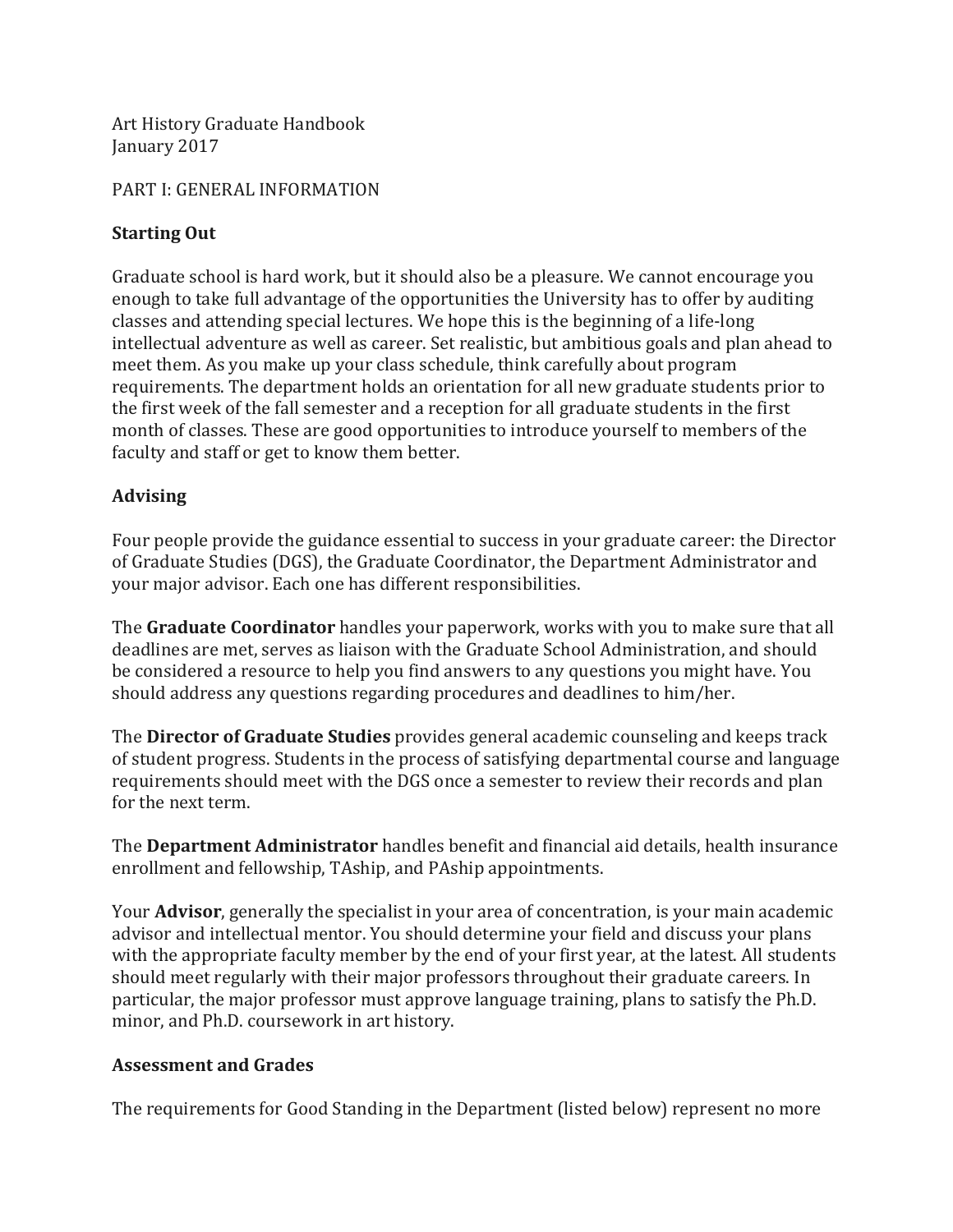than minimum standards for continuing, not real success. First year students are also expected to prepare a portfolio of their work for written assessment by two faculty members (typically their advisor and someone else with whom they have worked) by the end of the first year of study.

Remember that advancement is not automatic. You should assess your own standing and progress. Since graduate students tend to get good grades, awards and funding are better indicators of your performance. Ph.D. students who wish to become dissertators must pass rigorous preliminary examinations and present a solid prospectus.

### **Basic Expectations**

Standards for Maintaining Good Standing

- 1. Making steady progress toward meeting program requirements. For a course to count toward a requirement, you must receive a grade of B or better.
- 2. Maintaining a 3.0 average each semester.
- 3. Removing incompletes by the end of the following semester. Students with more than one incomplete in any semester must discuss the circumstances with the Graduate Coordinator.
- 4. If a dissertator, receiving P (passing) consistently. Two semesters of "U" (not passing) in a row may result in removal from the program.

# **Course Loads**

The ordinary course load for graduate students is three courses for nine credits. You may take up to twelve credits without special permission, but should discuss this with the Graduate Coordinator or major professor. T.A.'s (especially first-semester T.A.'s) normally take only two courses for six credits.

Taking an insufficient number of credits in the fall or spring semester may have financial ramifications. See the University of Wisconsin-Madison Graduate School policies here for information on "Enrollment Requirements," which are enforced by the graduate school and which might pertain to you. You should be familiar with this site, and consult it if you are considering enrolling in fewer than 8 credits (which is considered full time) or if you are receiving funding of any sort (T.A., P.A., fellowship).

#### **Graduate Level Courses**

In keeping with the Graduate School's policies and procedures, graduate students should take all courses at the graduate level. Please familiarize yourself with the Graduate School's Minimum Graduate Coursework (50%) Requirement. Although some courses may be "meets with" (i.e. mixed undergraduate/graduate), graduate students are expected to do work appropriate for their standing as a graduate student – for example, 700-level courses are created to "meet with" 300- or 400-level undergraduate courses and graduate students are expected to enroll in the 700-level section and complete a graduate-level assignment, typically a research paper, to receive graduate-level credit. The Graduate School's policy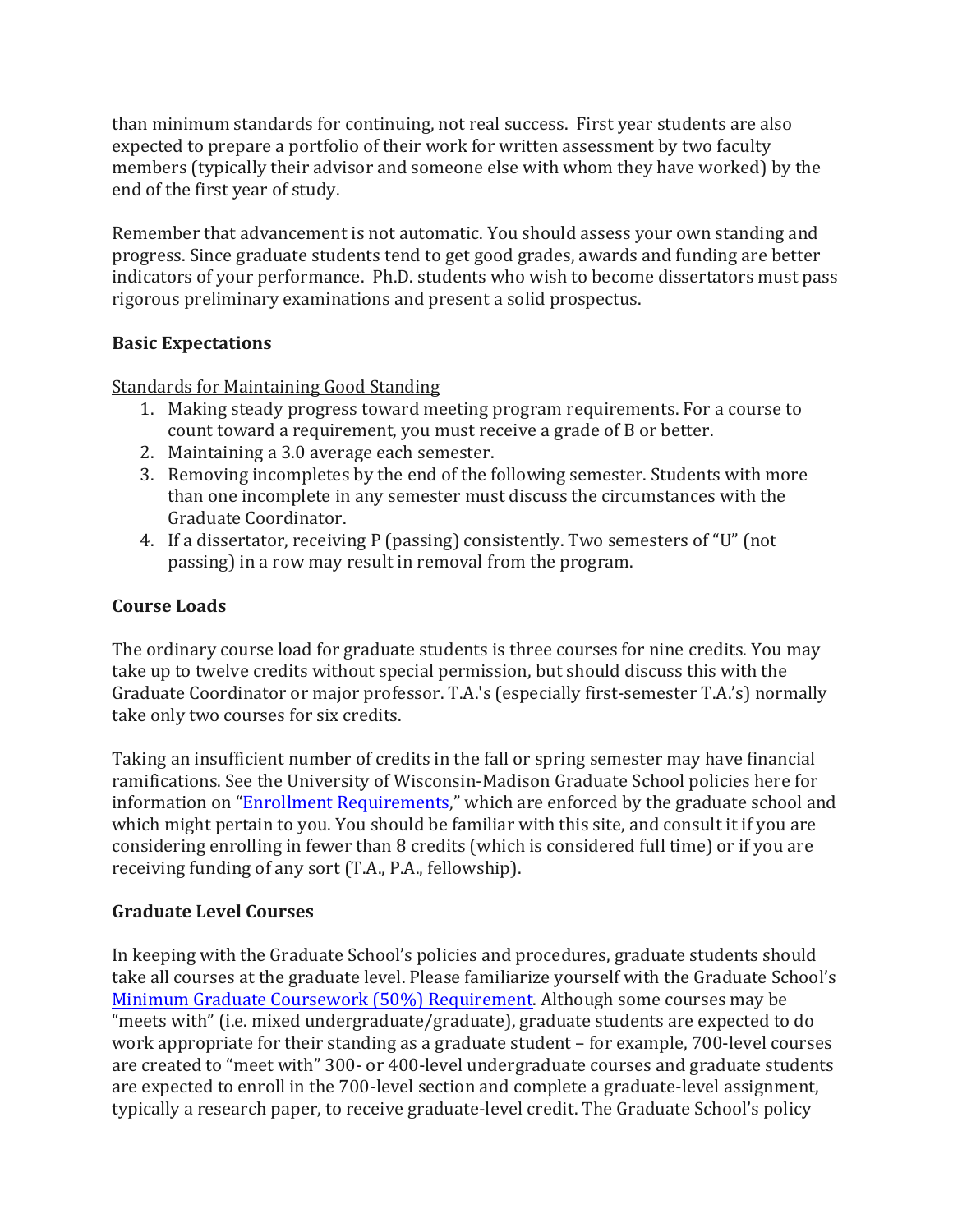### stipulates the following with regards to graduate coursework:

"Courses in the 300-699 range may be taken for credit by both undergraduate and graduate students; courses in the 300-499 range are generally considered intermediate level and courses in the 500-699 range are generally considered advanced level. Graduate students taking courses numbered 300-699 are expected to do graduate-level work, though they are enrolled in an undergraduate level course. The 300-699 range is not intended to include undergraduate-only, elementary level courses. Courses in the 700-999 range are open only to graduate students."

Graduate students in the Department are expected to take as many seminars as possible. These are generally 800-level courses (although occasionally some 600-level courses may be designated as seminars). Students may take lecture courses (300-level and above) with consent of their Advisor and the DGS, but they should enroll in them, whenever possible, as 700-level "meets with" courses. Typically these courses will be listed in the Timetable, but when they are not, the student should ask the Graduate Coordinator to create a 700-level "meets with" section for the course. This will designate "Graduate level" on the student's transcript. Under no circumstances will 700- level lecture courses count for graduate seminar credit.

799 Directed Study. Students should enroll in 799 when they are writing their M.A. Qualifying paper or M.A. Thesis, studying for preliminary exams with professors in the Department, or conducting a major research project outside of courses. Enrollment in a Directed Study means working one-on-one with a faculty member; regular meetings are expected as part of the course.

990 Research and Thesis. Students register for 990 after they have achieved dissertator status (passed the preliminary examinations and been admitted to candidacy). You should enroll in 3 credits during the fall and spring semesters (required to maintain full time status). You must enroll continuously during the academic year or you will have to reapply for admission. If you wish to graduate during the summer, you must enroll in three credits during the 8 week summer session (DHH). Also note: "Once dissertator status has been achieved, courses other than 990 must be directly related to the dissertation research and approved by the advisor."

# **CIC Program**

Students may also take courses at other institutions participating in the Committee on Institutional Cooperation (CIC) Program: University of Chicago, University of Illinois-Chicago, University of Illinois at Urbana-Champaign, Indiana University, University of Iowa, University of Michigan, Michigan State University, University of Minnesota, Northwestern University, Ohio State University, Pennsylvania State University, and Purdue University. For more information on the CIC, visit this website.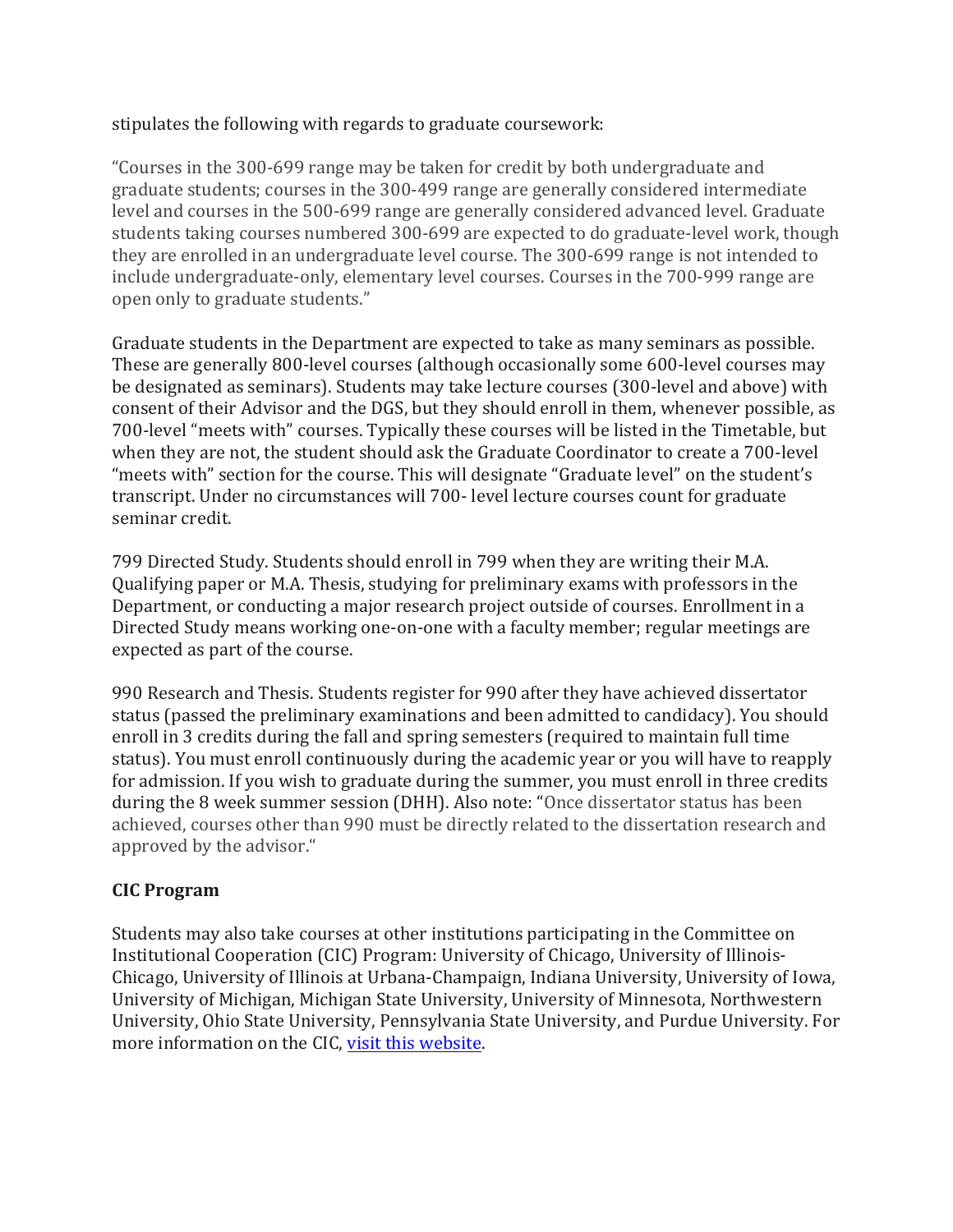# PART II – FREESTANDING MASTER OF ARTS PROGRAM

# **Admission**

This program is designed for students who wish to develop their academic background in art history in order to pursue a career in the art world (museum, gallery, auction house, art consulting, publishing, etc.) and for those who wish to complete a M.A. before considering a Ph.D. program. It is a two-year program. Preference for funding normally goes to applicants completing their Ph.D. before consideration is given to students pursuing their M.A.

### Course of Study

In addition to fulfilling the requirements outlined below, students should continue to acquire a broad knowledge of art history and related subjects by reading widely on their own and by taking and auditing courses. Those who did not major or minor in art history should speak with their faculty advisors as soon as possible about additional coursework that may be required.

All student schedules should be designed in consultation with the faculty advisor and the DGS based on the requirements outlined below. In extraordinary circumstances a student nearing the end of coursework who has not been able to take a course with his or her major professor may substitute an independent study (AH 799) for a lecture course. The independent study (AH 799) for the completion of the master's thesis (see below) may not be counted as a lecture course. $*$ 

# **A. Coursework**

- AH 701 (required)
- M.A. students with a strong background in art history or the equivalent should take a minimum of *seven* art history courses, at least *three* of which must be seminars (typically 800 level courses)
- 30 credits total (which typically consists of 701 (3 credits), seven courses (21) credits), and 6 additional "directed study" (799) credits)

For a summary of minimum degree requirements, see https://grad.wisc.edu/catalog/degrees\_arthistory\_criteria.htm. **B.** Breadth

#### At least one course in three of the five following areas:

- Cross-Cultural/Diaspora
- Africa/Middle East
- Asia
- Europe
- The Americas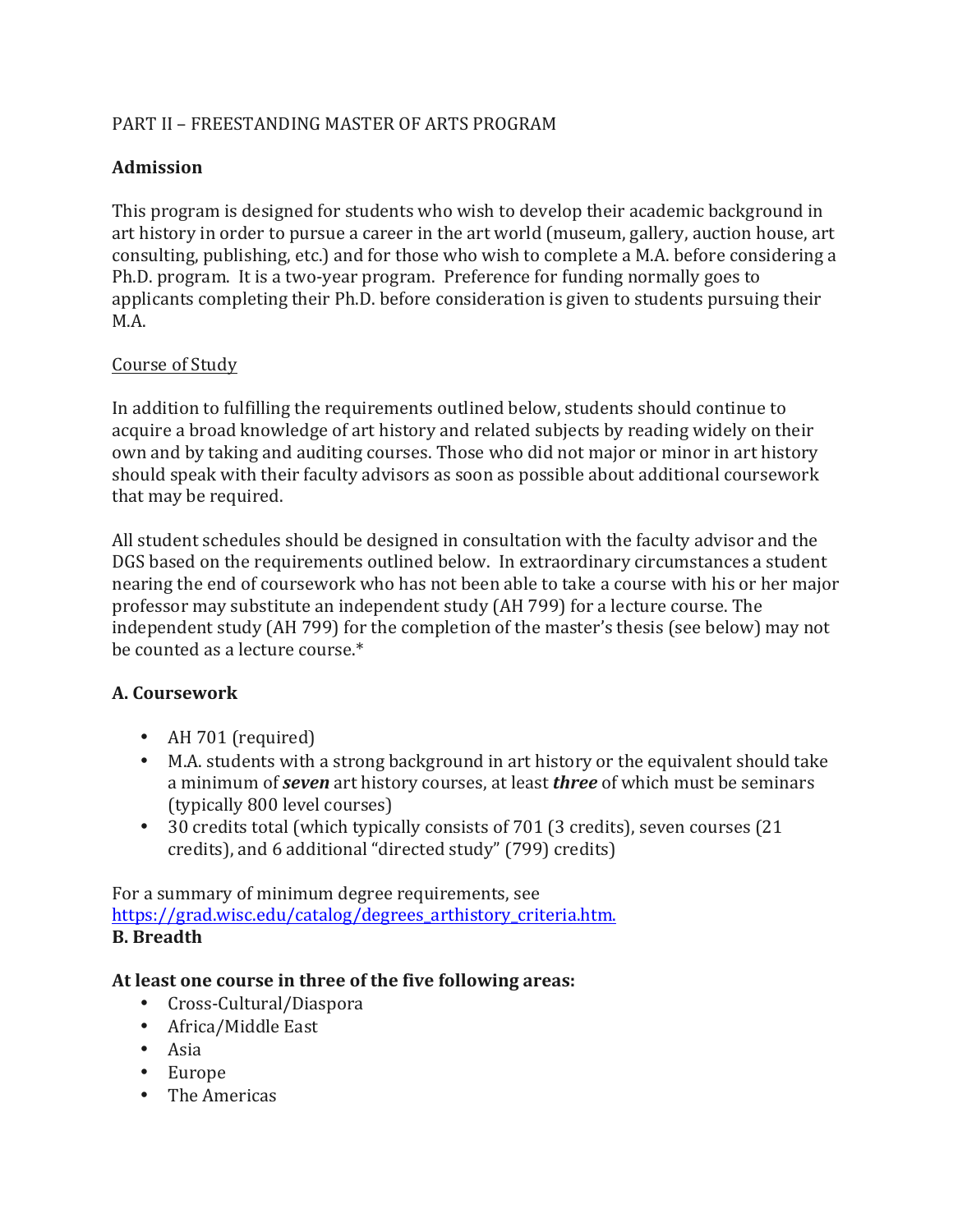At least one course in three of the four following periods:

- Ancient to Medieval
- Early Modern (Circa 1400–Circa 1800)
- Modern (Circa 1800–Circa 1945)
- Contemporary (Post 1945)

# **C. Language**

One foreign language. (See the Graduate Handbook, PART V, on satisfying this requirement)

# **D. Master's Thesis**

Students complete their master's thesis in the fourth semester, usually registering for 6 credits of AH799 with their advisor. The thesis is normally an expanded and polished seminar paper of 30-40 pages, based on original research, analysis and interpretation.

The M.A. thesis is read by a three-member M.A. committee (note: the three-member committee structure is stipulated by the Graduate School; see https://grad.wisc.edu/acadpolicy/#committees). At least two members must be members of the Graduate Faculty.

Students who wish to do so may deposit their Master's Thesis with Memorial Library. See here for more information. http://grad.wisc.edu/currentstudents/mastersthesis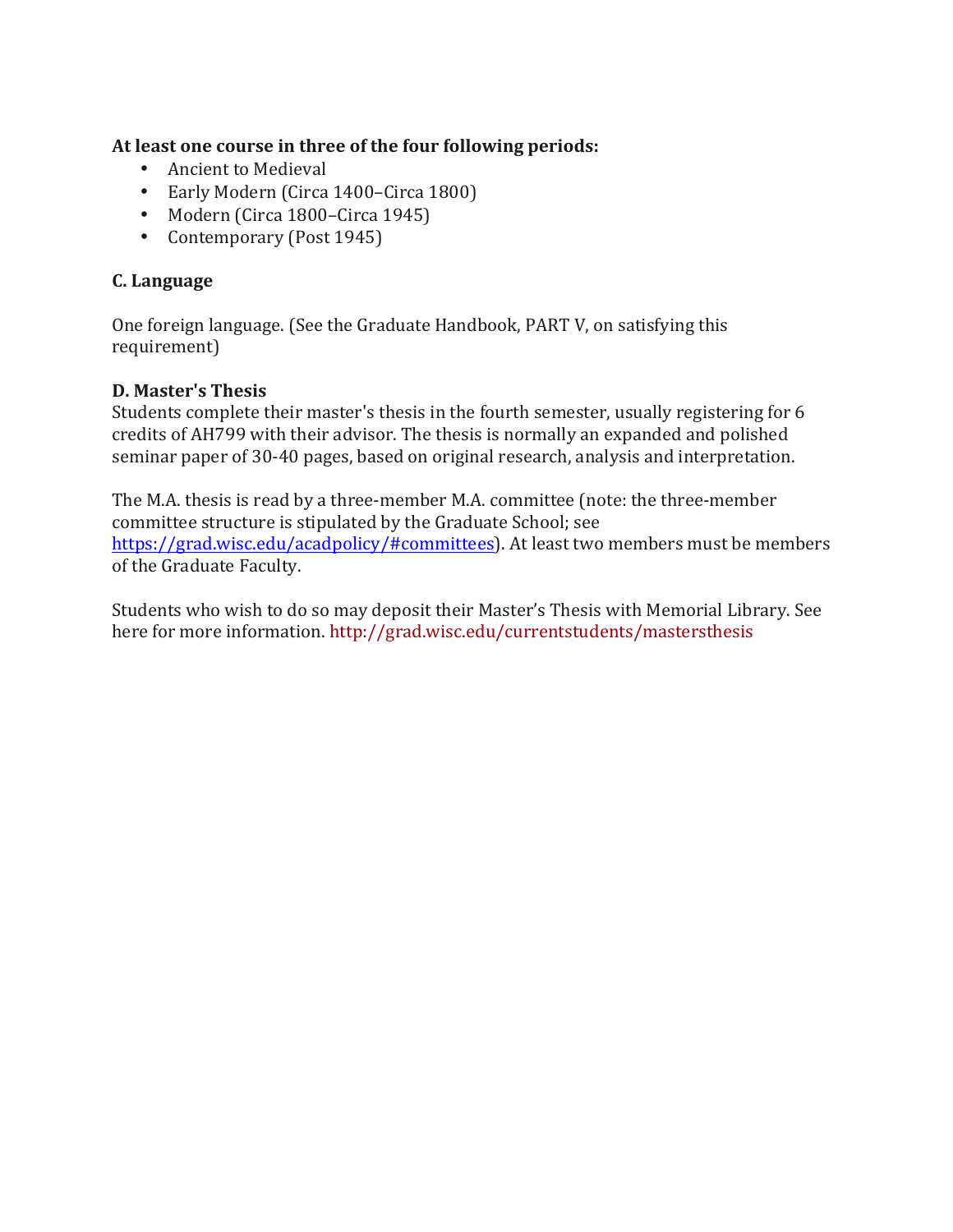### PART III - THE DOCTORAL PROGRAM

# **Admission**

The Ph.D. program is for students who want a scholarly career or a position as a full curator. Individuals committed to the Ph.D. degree may apply directly from a B.A. program with the expectation of receiving an M.A. during their course of study. Applicants with an M.A. degree from another institution may be able to transfer some credits. Priority for financial support will be given to Ph.D. students as opposed to Freestanding M.A. students.

### **Course of Study**

Students' courses of study in the Ph.D. program must meet the minimum requirements of the department as well as any additional requirements determined by the students' major professor, and this includes University requirements. For example, language requirements will vary considerably according to areas of specialization. At the beginning of, or just prior to, the first semester of Ph.D. work students should meet with their major professor to draw up a formal written description of additional requirements with specific courses noted wherever possible. The requirements may subsequently be modified upon agreement of both parties.

### **Minimum University Requirements**

- 1. 51 credits, including 30 credits taken at the pre-qualifying (M.A.) level and those accrued as a dissertator.
- 2. 32 credits in residence in the major graduate program (With program approval, students are allowed to count no more than 21 credits of graduate work
- 3. Half of Ph.D. coursework (26 out of 51 total credits) must be completed in graduatelevel coursework k from other institutions).

#### **Minimum Departmental Requirements**

All student schedules should be designed in consultation with the faculty advisor and the DGS. Students are encouraged to explore a diverse range of subjects during their coursework.

# **A. Coursework**

- AH 701 (required)
- 10 art history classes, four of which may be lecture courses, but students are strongly encouraged to take as many seminars as possible. In special circumstances up to two independent studies (AH 799) - one at the MA and one at the Ph.D. levelmay be substituted for lecture courses

# **B. Breadth**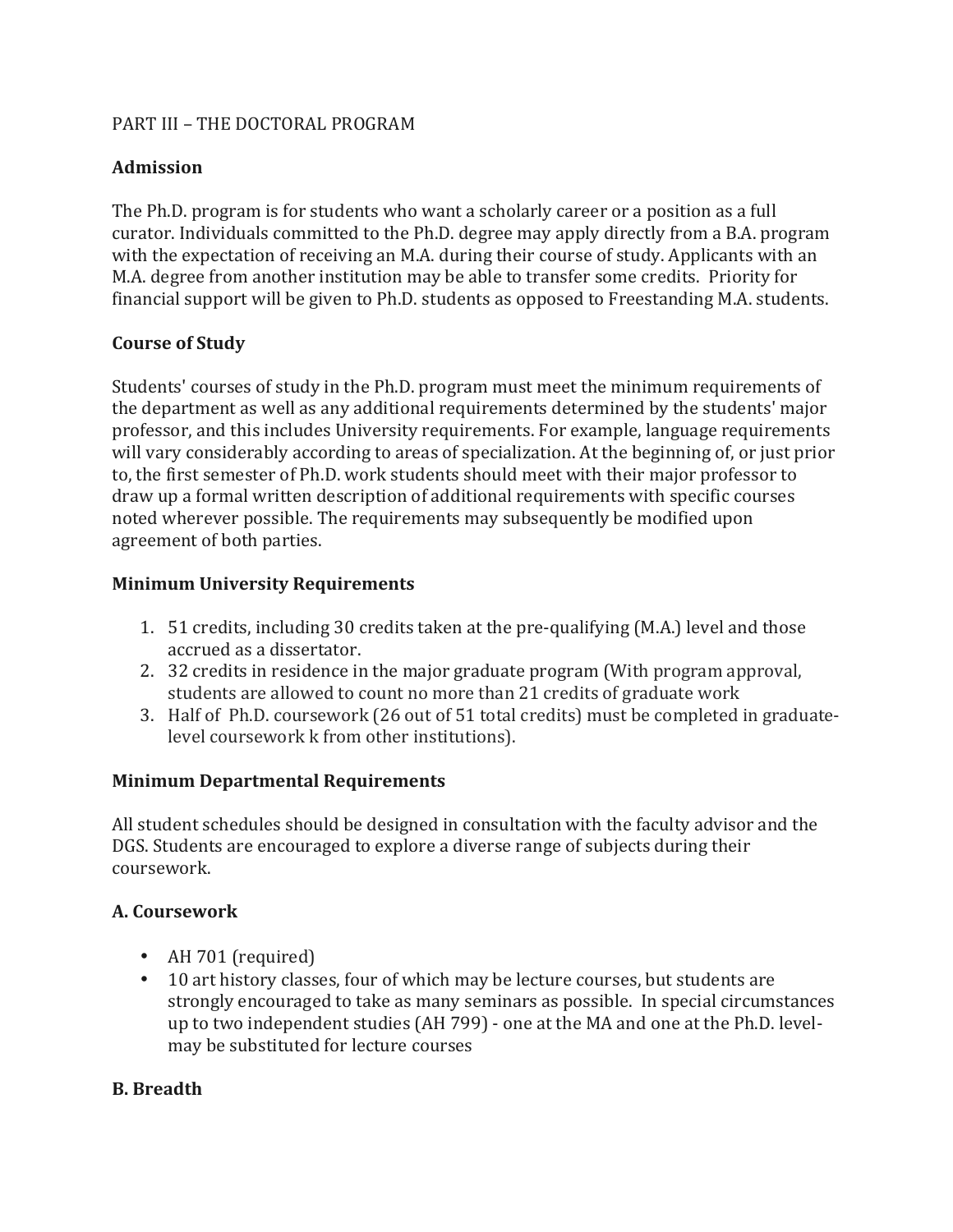### At least one course in two of the following five following areas:

- 1. Cross-Cultural/Diaspora
- 2. Africa/Middle East
- 3. Asia
- 4. Europe
- 5. The Americas

### At least one course in two of the following four following periods:

- Ancient to Medieval
- Early Modern (Circa 1400–Circa 1800)
- Modern (Circa 1800–Circa 1945)
- Contemporary (Post 1945)

### **C. Language**

Two foreign languages. If you satisfied language requirements at the M.A. level within the past 5 years these languages count toward your two required languages. (See Part V of the Graduate Handbook on Language Requirements)

#### **D. Qualifying Paper**

This is typically completed by the end of the second year of full-time study. Students usually register for AH 799 (credits to be determined) with their major professor. The paper is normally a perfected seminar paper of 30-40 pages, based on original research, analysis and interpretation. (Should a student leave the program at this stage, the paper will need to fulfill the guidelines for a Master's Thesis). The qualifying paper is read by the adviser and one other member of the graduate faculty.

Once the qualifying paper is approved and the student has completed 30 credits of study, they may apply for an M.A. The Graduate Coordinator will apply for the warrant, which is signed and approved by the two readers of the qualifying paper.

Should a student decide to leave the program at this stage (with an M.A.), the 30 credits of coursework must meet the minimum degree requirements of the M.A. program, including breadth requirements.

#### **E. Graduate Minor**

- Option A (external): Requires a minimum of 9 credits in a minor program (single disciplinary or multidisciplinary). Fulfillment of this option requires the approval of the minor program. Minor requirements vary by department or program; it is the student's responsibility to check with the department or program and make sure they are fulfilling the requirements.
- Option B (dedicated): Requires a minimum of 9 credits in one or more programs forming a coherent topic, and can include course work in the program. Fulfillment of this option requires approval of the DGS or other member of the Graduate Faculty in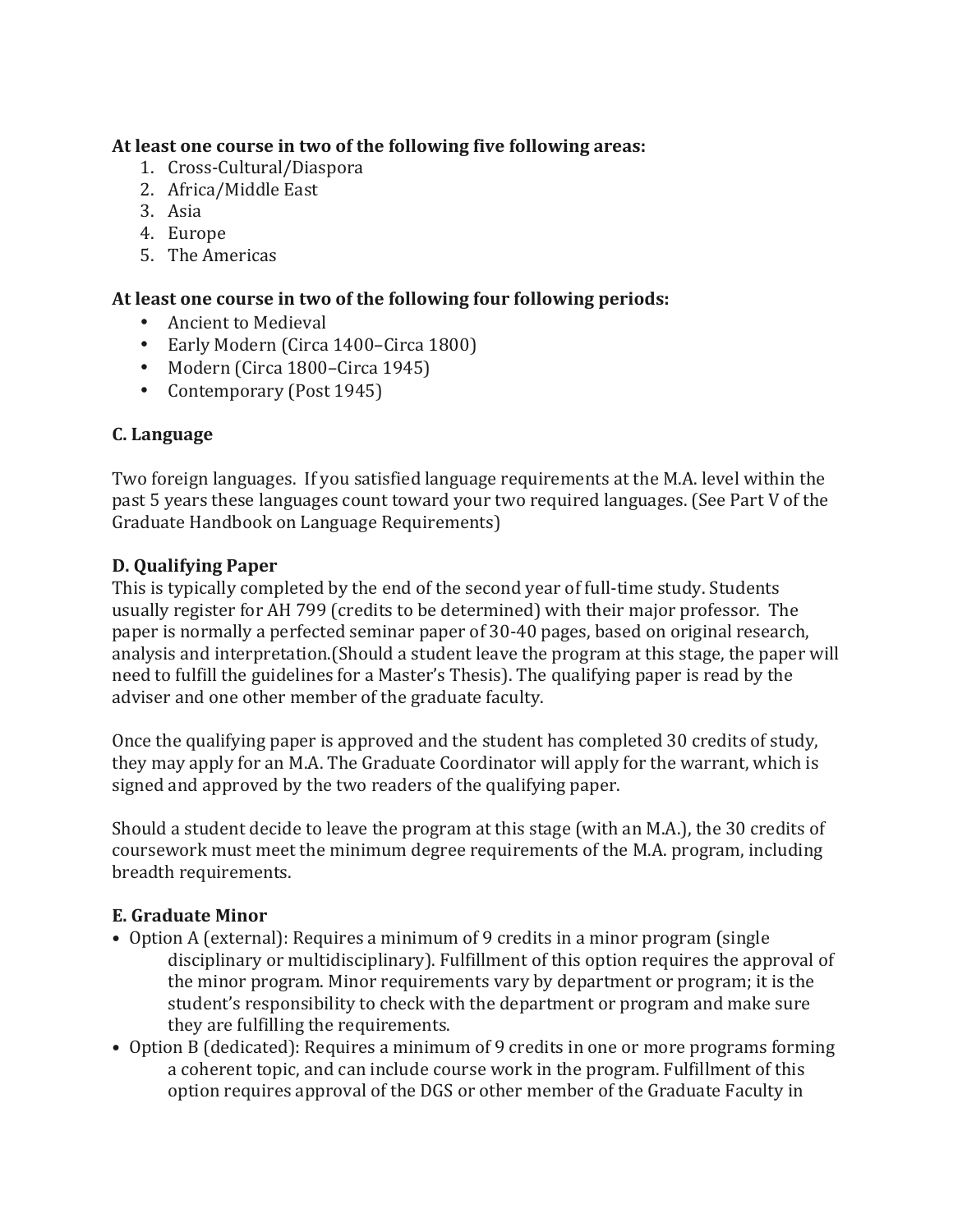charge of the minor field. The student will work with the Graduate Coordinator on the warrant, and getting the appropriate signatures.

• See "Minors" in the Graduate School Academic Policies and Procedures for minimum course requirements for more information at https://grad.wisc.edu/acadpolicy/#minors. 

### **F. Preliminary Exams**

Students are generally expected to take preliminary exams at the end of the summer between the third and fourth year of the Ph.D., becoming dissertators by the beginning of their fourth year. Some fields may require more intensive language study or other field requirements, and in this case exams may be postponed up to two semesters. Preliminary exam scheduling is decided by the major professor in consultation with the student. In cases in which an advisor deems a delay in scheduling is necessary beyond the above stated flex time, the student may request the Director of Graduate Studies to review this delay. The Graduate School Process on Preliminary Exams may be found here: https://grad.wisc.edu/acadpolicy/#preliminaryexaminations

Each student will have three members oversee his or her preliminary exams. The Committee will be chaired by the major professor. The members should remain as consistent as circumstances, such as leave schedules, allow and should include at least one member, besides the major professors, reasonably familiar with the historical material central to the student's interest. The third member would likely be similarly qualified or have close theoretical/methodological interests. These members will very likely form the core of the dissertation committee.

#### **G. Dissertation Prospectus**

The dissertation prospectus should be completed as soon as possible after preliminary exams, within a year at the latest (except in extraordinary cases). It is to be written before the majority of the research has been completed. It should readily convey even to the nonspecialist the nature and import of the project. The main text should be twelve to fifteen pages in length and include the following components:

# **Prospectus Components**

- 1. A brief description and statement of the central research question or problem and rationale for its merit and import as a scholarly contribution.
- 2. A critical overview and analysis of the state of current research, including an assessment of varying interpretations and a statement of how the proposed project differs and what it intends to add to the field.
- 3. A plan of research and statement on methodology.
- 4. A preliminary outline of chapters.
- 5. A research and writing schedule, including a description of planned research trips.
- 6. A substantial annotated bibliography.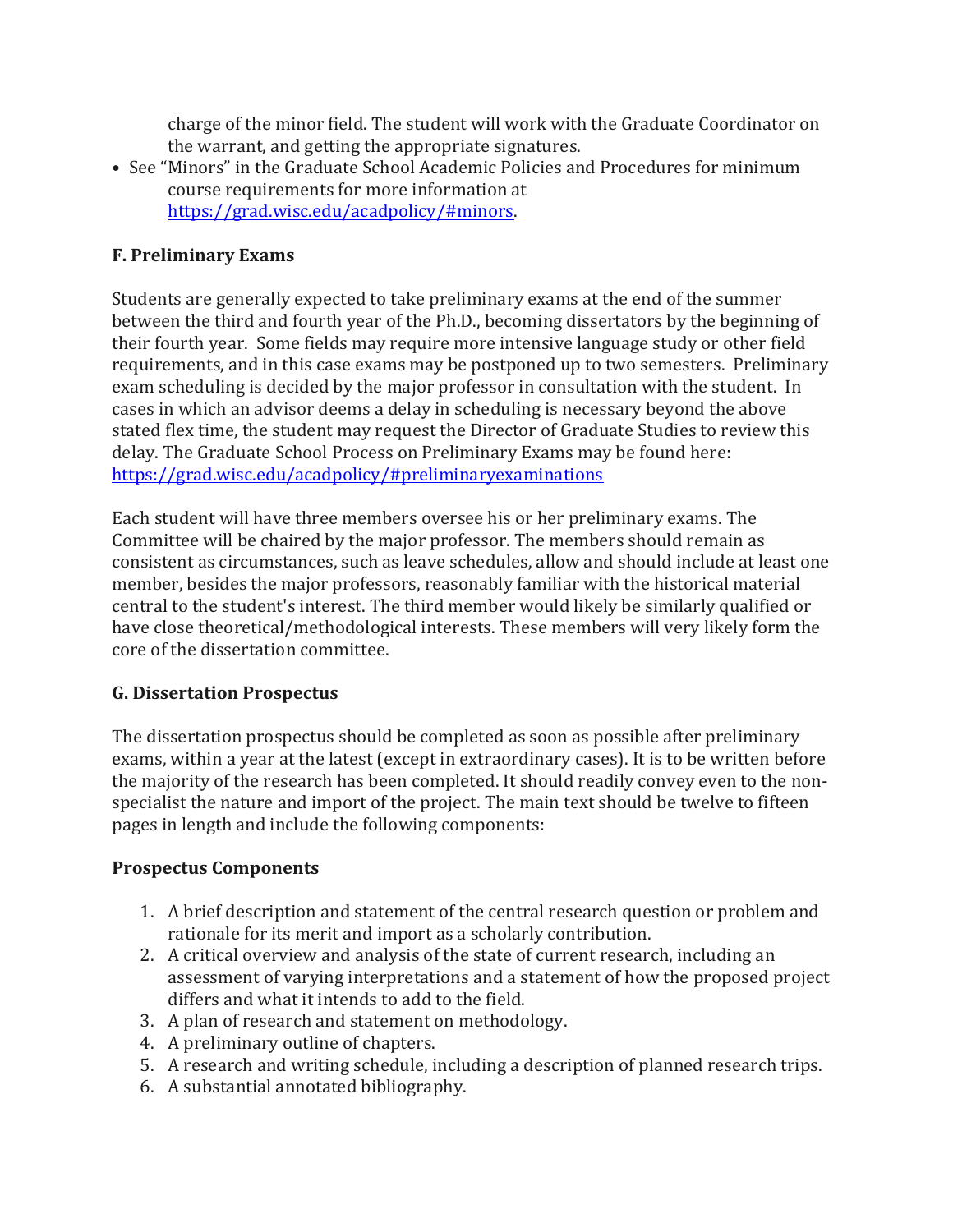### **Prospectus Colloquium**

In the semester in which the dissertation colloquium is to be scheduled, students will present the prospectus to the Ph.D. committee after consultation with the major professor.

At a mutually agreed-upon time the committee members will convene for the colloquium, a meeting during which the committee discusses the feasibility of the project and provides constructive advice. The committee should be comprised of a minimum of 3 professors but it is recommended that all 5 members of the dissertation committee be present. Although it is preferable that the student participate in person, this meeting can take place either with or without the student. At this stage the committee will determine whether the prospectus passes, passes with revisions, needs to be revised and resubmitted, or fails. It is understood that when completed the dissertation may vary in content or argument from the prospectus.

A public presentation of the dissertation topic or argument is encouraged at any point in the process.

### **H. Dissertation**

#### **Dissertation Expectations**

The dissertation is a book-length study in which the candidate demonstrates a full range of scholarly skills. It should show insight and originality in the questions it proposes to answer. It should present evidence of thorough research in primary and secondary sources. Candidates in art history, visual culture, and material culture should also show their ability to analyze visual and material evidence. Arguments should be clear, well-written, and persuasive both to specialists and to other scholars outside the major field.

#### **Dissertation Committee**

A dissertation committee comprised of at least five members representing more than one graduate program. Four of these individuals must be UW-Madison graduate faculty or former faculty (within one year of resignation or retirement). At least one of five members should be outside of Art History (typically from the minor committee). One member may be from another institution. For more on committees, see https://grad.wisc.edu/acadpolicy/#committees

#### **Dissertation Schedule and Writing**

Before you begin writing your dissertation we suggest that you visit the Graduate School website, which contains information on deadlines, format, and getting your degree.

Candidates should submit at least half of their chapters to their major professors as they complete them in the first year of writing. The professors should return the individual drafts in a timely fashion, normally in three to four weeks for each chapter. Some candidates may need as much as an additional year to undertake sufficient revisions.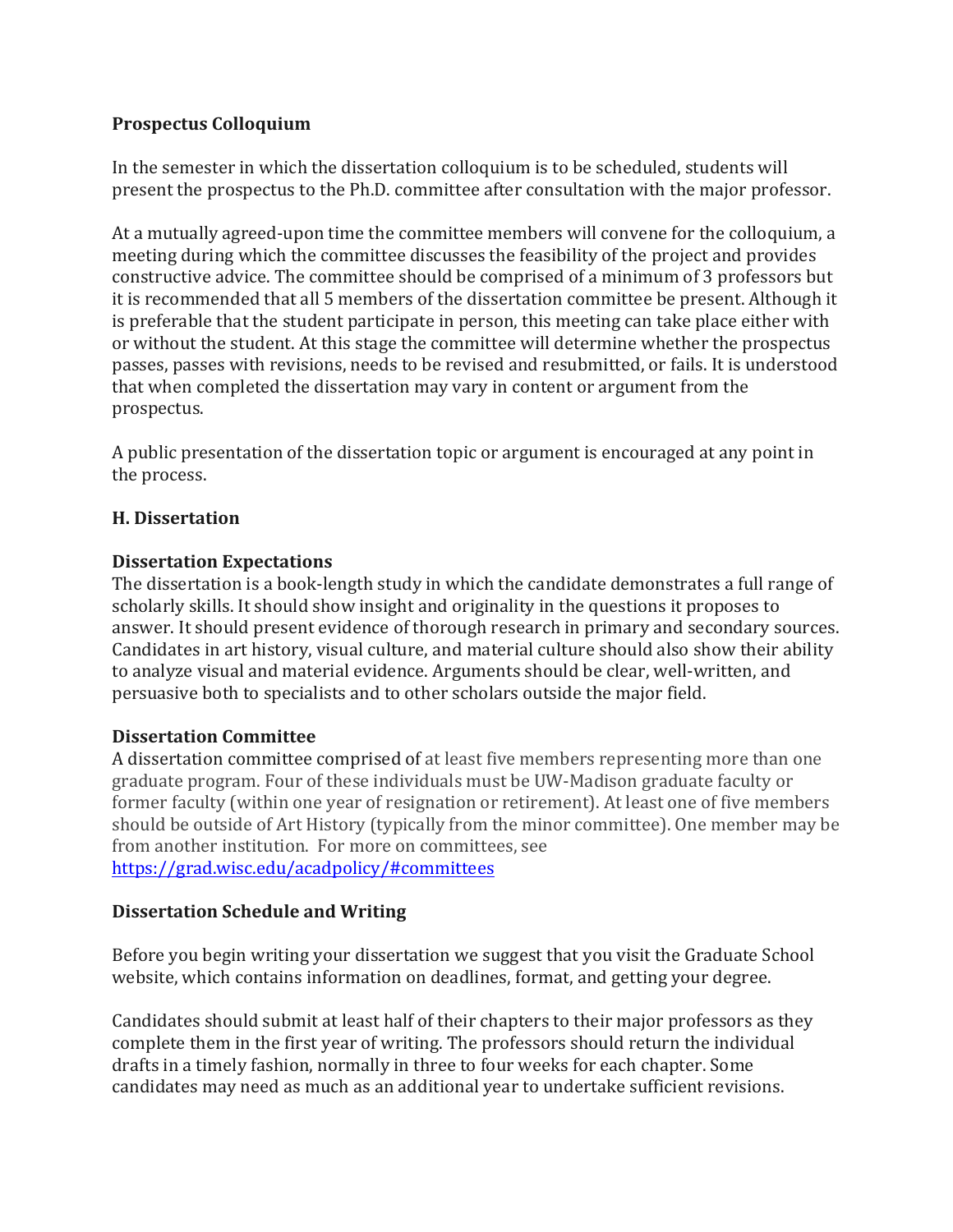Students who plan to graduate in May should submit more polished drafts of at least two thirds of their dissertations to the three members of their Ph.D. committees by October 15. Those planning to graduate in December should do so by April 28. The students should receive their readers' comments in a written report by November 15 (or June 30). Students should not expect the department to send out assurances of graduation to potential employers until this phase is successfully completed.

By February 28 (or October 15), the candidates should submit complete drafts, including full notes, bibliography, and illustrations to the entire five members of their dissertation committee. Candidates who miss the February deadline should not expect to receive degrees in May and run the risk of having to wait until the following December since faculty are not necessarily available in the summer. In exceptional circumstances a small amount of flex time on these deadlines may be granted, but the new deadline must be confirmed with the advisor and the entire committee.

At least two (2) months before the oral defense of the dissertation, the candidates must obtain the form for establishing the examining committee (titled Ph.D. Final Oral Committee Approval Form) from the Graduate Coordinator. The dissertation defense should occur no later than April 30 to allow time for final changes to the manuscript. Under no circumstances should committee members be asked to read material in the last two weeks of any semester.

Students who do not defend their dissertations within five years of passing their preliminary examinations without an excellent excuse will be asked to retake the exams. In exceptional circumstances if a student is not able to complete writing the dissertation within five years, an extension may be granted in consultation with the advisor. The advisor then petitions both the department chair and the graduate coordinator for one year's extension, and the letter and extension agreement are included in the student's file.

#### **I. Dissertation Defense & Submission**

Each candidate must defend the dissertation before his or her dissertation committee. The candidates should inform the Graduate Coordinator and DGS when they plan to defend. The Graduate Coordinator will prepare the necessary documents and submit them to the Graduate School and schedule the defense. More information on graduate school policy may be found here: https://grad.wisc.edu/acadpolicy/#finaloralexamination

After a successful defense, the candidate should make an appointment with the Ph.D. Examiner, Room 217 Bascom Hall, phone 262-3011, and take the library copy of the dissertation, title page, the signed abstract, and all of the completed forms to the Graduate School for approval. Students are required to do this in person.

The student then goes to the Bursar to pay a microfilming and depositing fee. The Graduate School Ph.D. Degree Office now handles sending the dissertation to be microfilmed, bound. and catalogued. The abstract will be published in Dissertation Abstracts. (See http://www.grad.wisc.edu/education/completedegree/ddd.html, Step 3-5, for further instructions)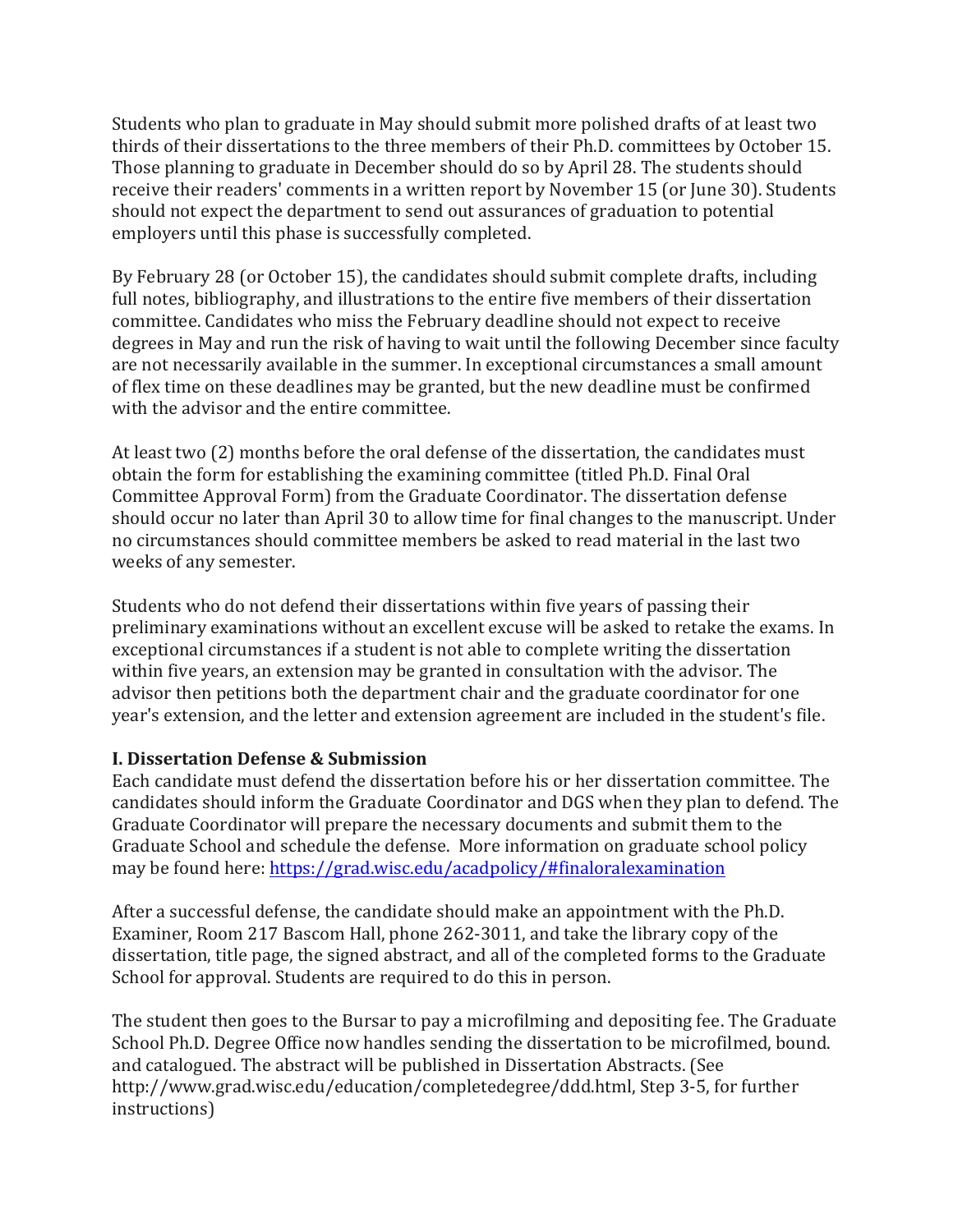Your Ph.D. dissertation must be your own work. If it is the result of research enterprises in which others have collaborated, you must present a substantial portion representing your own contribution.

Publication of the doctoral dissertation is required. The University uses University Microfilms Inc. (UMI), Ann Arbor, Michigan, to publish the thesis on microfilm and to publish an abstract of the dissertation in Dissertations Abstracts, a monthly publication. You must pay the cost of microfilming the dissertation and publishing the abstract.

Three copies of the dissertation are needed: one library copy on  $25\%$  rag content, 20 lb. weight paper, and two Xerox copies. The library copy is for deposit in the University of Wisconsin Memorial Library and the other two are for the major professor and the student (after the oral exam). The Graduate School does the filing of the dissertation for the student.

The student must also prepare an abstract of not more than 350 words. The purpose of the abstract is to give a succinct account of the dissertation, and it should include these items: statement of problem; procedure or methods; results; and conclusions. The student must prepare one original abstract and four Xerox copies.

### **J. Sample Schedule (for a student without the need for additional coursework in language, etc.)**

#### **Pre-qualifying level**

- 1st year Fall: 9 credits, including 701
- Spring: 9 credits
- 2nd year Fall: 6 credits (allowing a drop for first-time teaching)
- Spring: 6 credits, including AH 799 for qualifying paper (see below)
- M.A. granted with successful completion of 30 credits, one language and the qualifying paper

# **Post-qualifying (Ph.D. level)**

- 3rd Year Fall: 9 credits.
- Spring: 9 credits. Complete Minor and Language Coursework.

AH 799 should be taken for preparation for preliminary exams. Prelims to be taken at end of summer or early in the following fall semester, so students can be ABD by beginning of fourth year.

ABD/Dissertator Status is granted with second language, completion of Minor, and passing preliminary exams.

- 4th Year Fall: 3 credits. Prospectus and grant application.
- Spring: 3 credits. Research
- 5th Year 6 credits. Research and travel; grant writing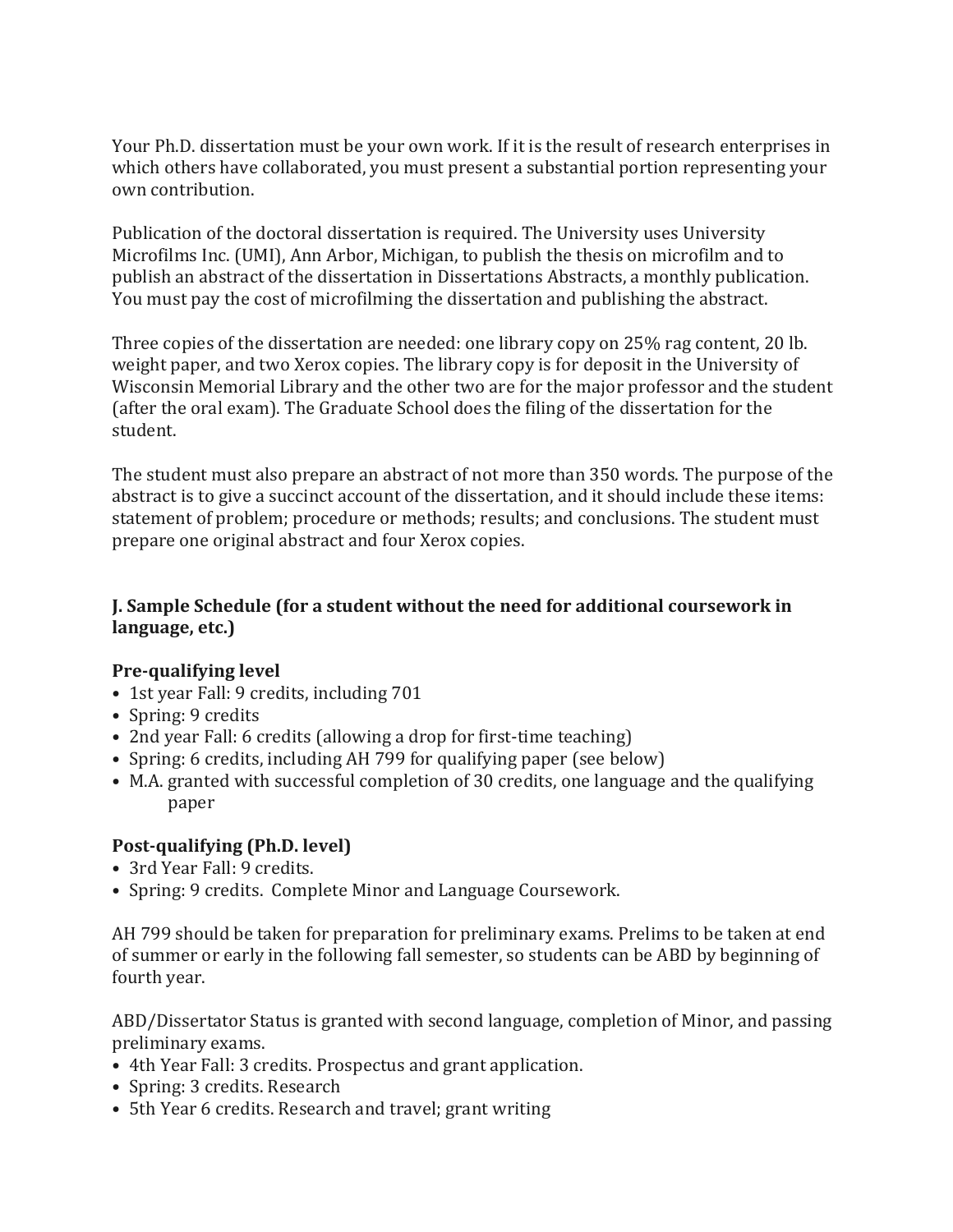- 6th Year 6 credits. Research and travel; writing
- 7th Year 6 credits. Completion of writing and dissertation defense

Graduate school rules dictate that students complete their dissertations by five years after preliminary exams, but we strongly encourage candidates to do so as soon as possible.

• 8th Year [allowed by Grad School]

### **K. Additional Policies and Practices**

### *Graduate Student Portfolio*

In order to promote professional development and fulfill a campus mandate on assessing our Graduate Program, the department requires students prepare a "portfolio" of their scholarly work. It is set up electronically in the Cloud using the UW-Madison BOX system such that the student, the DGS, the Graduate Coordinator, and major professor have access. The portfolio should include a Research Statement, on how all course-work relates to the student's educational goals and intellectual projects, along with representative pieces of writing done in the program.

### What Constitutes Scholarly Work?

- At the M.A. level, any piece of writing involving one or more of the following: research, close analysis, close reading or contextualization of a historical text, or critical reading of a scholarly text. The place of any creative work in the portfolio should be clearly defined.
- At the Ph.D. level, there should be at least one more substantial piece of writing that involves the use of primary sources and scholarship in at least one language beside English (unless the field is American or British). At the end of the M.A. or Ph.D. program, students will therefore have compiled a portfolio of all their scholarly work.

This portfolio should be maintained, ideally, throughout the student's graduate career. As such, it represents the student's cumulative, synthetic, and original contribution to knowledge in the field. Students are therefore encouraged to explore a diverse range of subjects during their M.A. and Ph.D. coursework. In the exceptional circumstance that students write on related topics (for example, on the same artist, work, or interpretive framework) for two different classes they must obtain the express permission of both instructors. Related essays should cite each other, and any language drawn directly from another paper should be quoted and footnoted. If there is doubt about what constitutes overlap, err on the side of caution. The student should supply the current professor with the past work (or both professors if the projects are simultaneous) and explain how substantial new work and thought will result in an enhanced piece of scholarship.

The portfolios of all students will be reviewed at the end of the first years of the M.A. and Ph.D. degrees (typically the first and third year). The **Director of Graduate Studies** will oversee this process each spring. The review committee will consist of the major professor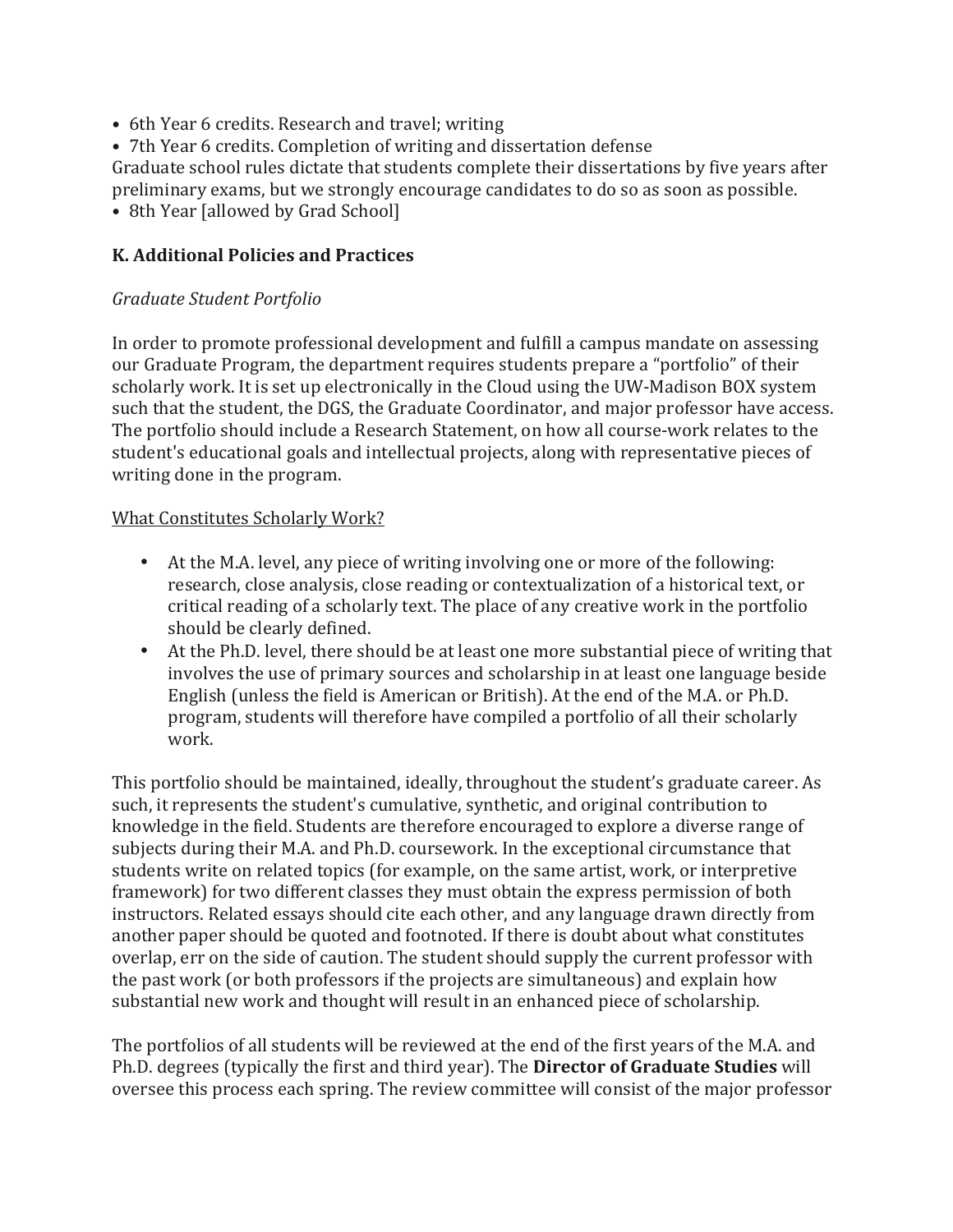and one faculty member in a related field of study or with whom the student has had a class. In the case of disagreement between the two readers, the Graduate Coordinator will act as a third reader. If reviewers are especially concerned about a student, the whole department will review the portfolio. Results of this review will be discussed with each student in an advising and mentoring conference with the student's advisor.

# *Students coming in to the Ph.D. program with M.A.'s from other institutions wishing to transfer credits*

• Beyond the minimum "residence" credit requirements, (32) the major program can count "transfer" credits to meet the minimum "degree" credits (30 for a Master's and 51 for a Ph.D.). See

https://grad.wisc.edu/catalog/degrees\_arthistory\_criteria.htm

- Students with M.A.s in art history or related fields can normally expect substantial transfer credits from their previous program at the end of their second semester at UW-Madison *(they may consider transferring up to 21 credits provided those were* taken within a 10 year time frame; see *https://grad.wisc.edu/catalog/degrees\_arthistory\_criteria.htm)*
- In the second semester of the first year, the student petitions for previous coursework to count toward the UW M.A. degree by submitting the master's paper from the prior institution, syllabi, and written descriptions of courses with a statement about equivalencies. The primary advisor assesses requested transfer credits by the end of the student's first year in the UW program and works with the Director of Graduate Studies to approve these credits.

# *Ph.D. Second-year review process*

Students in the Ph.D. program will have a second year review. The student should consult the major professor in compiling the materials for the second year review. The DGS and the primary advisor will assess the student's M.A. paper/thesis, C.V., list of coursework, and statement (by the student) about research and career goals, and general progress through the program, approving the advancement to the Ph.D. or termination at a freestanding M.A. The assessment committee may also request further work or refuse to approve the M.A. degree.

If the DGS and the primary advisor are in disagreement, or if they are the same person, the review process will be passed to the Admissions Committee. The outcome of the review will be communicated to the student in a letter from DGS.

# *Note on overlapping papers*

In the exceptional circumstance that a student writes on related topics (for example, on the same artist, work, or interpretive framework) for two different classes, she or he must obtain the express permission of both instructors. Related essays should cite each other, and any language drawn directly from another paper should be quoted and footnoted. If there is doubt about what constitutes overlap, err on the side of caution. The student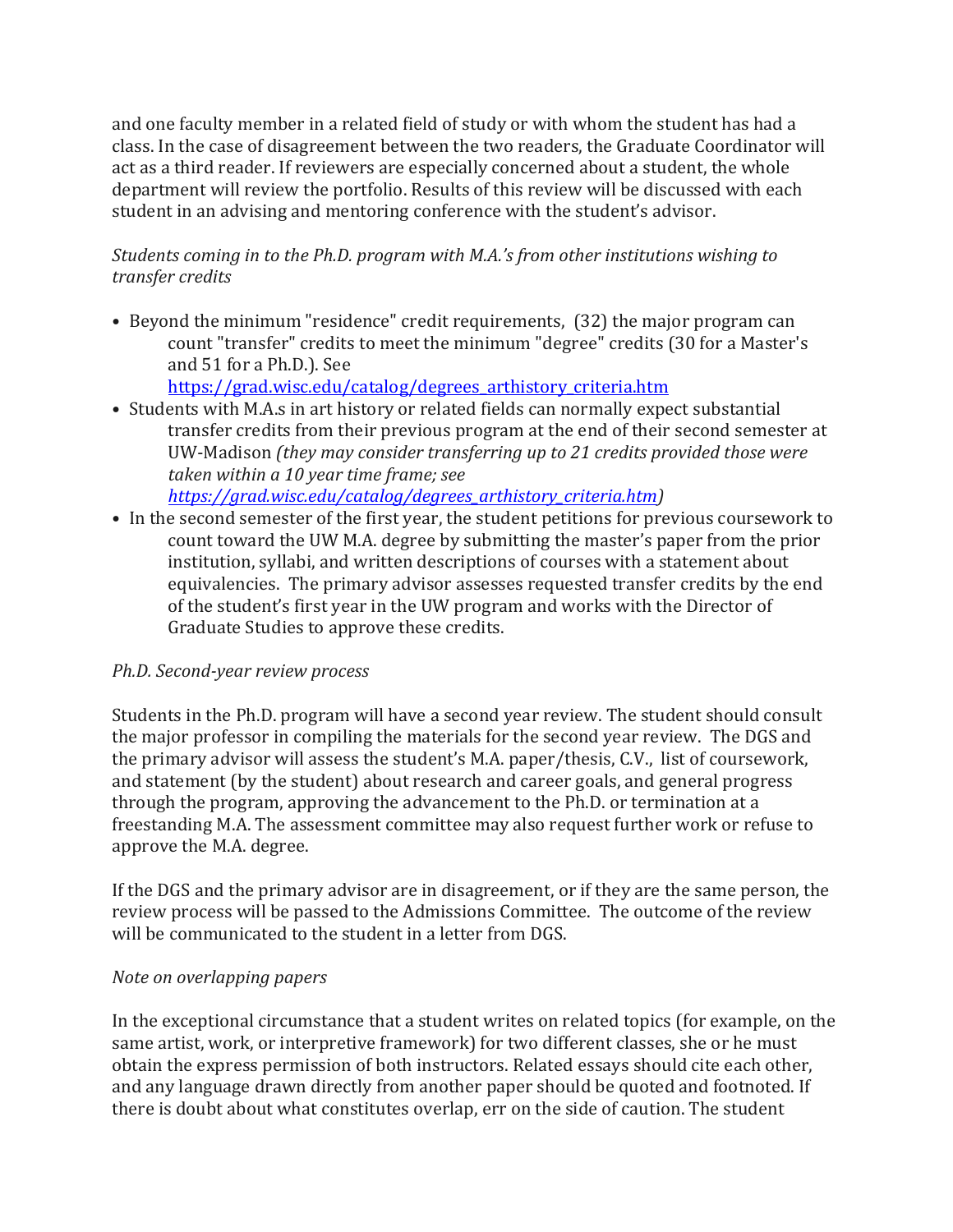should supply the current professor with the past work (or both professors if the projects are simultaneous) and explain how substantial new work and thought will result in an enhanced.

# Admission to Candidacy [Dissertator Status]

Official admission to candidacy for the Ph.D. degree occurs when the student has:

- 1. Completed all major and minor requirements including languages and incompletes
	- 2. Has passed the preliminary examinations

A student may not officially call themselves a "Ph.D. Candidate" until all of these steps are *completed.* See https://grad.wisc.edu/acadpolicy/#dissertationstatus.

### *Continuous Registration*

"Once you achieve dissertator status you are expected to maintain continuous registration until completion of the doctoral degree." (Graduate School Catalog) Dissertators need to register each fall and spring semester for three (3) credits of Art History 990 to maintain continuous registration. See

https://grad.wisc.edu/acadpolicy/#continuousenrollmentrequirement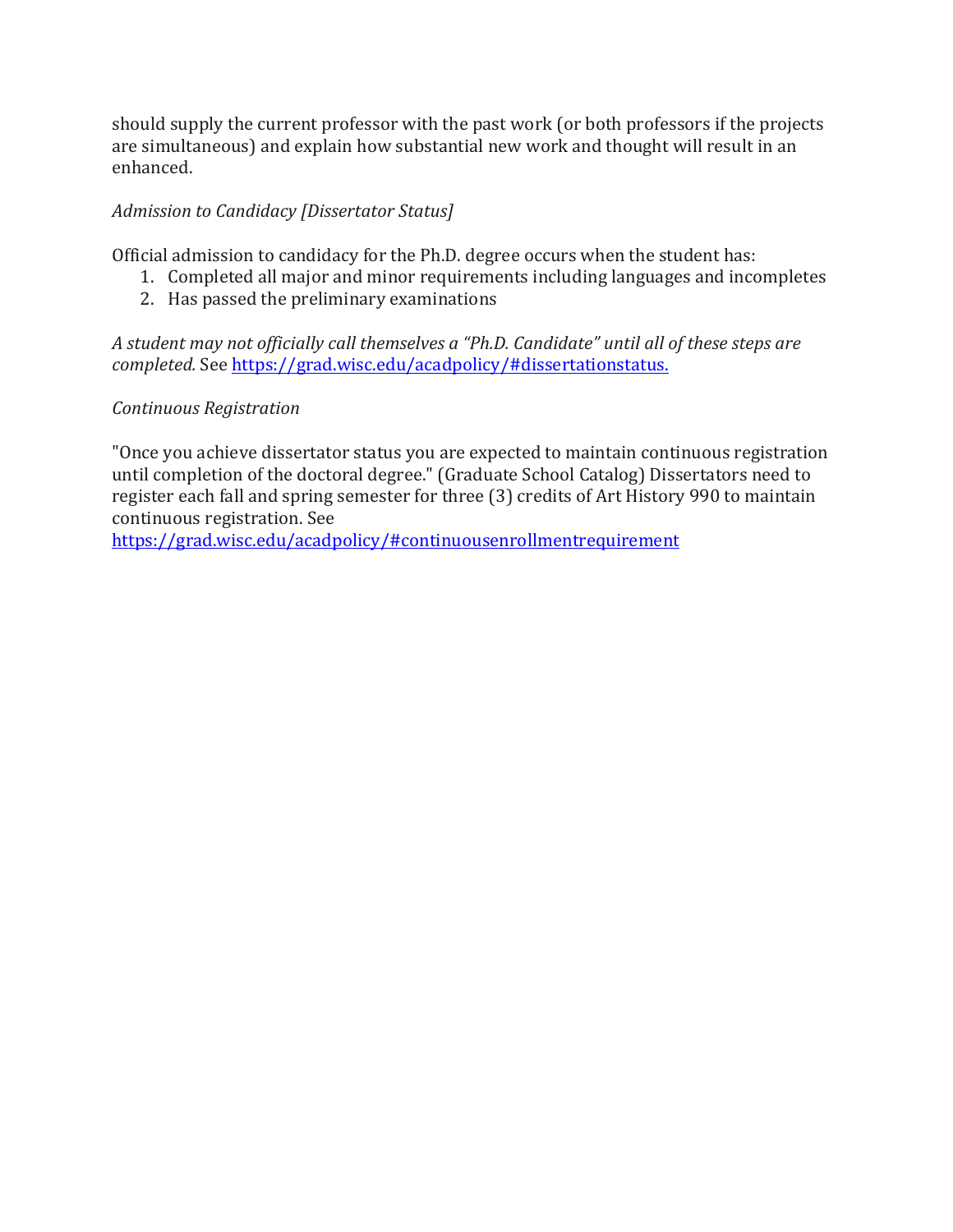#### PART IV: FINANCIAL AID

\**For more on financial aid, please see \*\*\* of the webpage*

#### Financial Aid

**How Funding Packages are Determined:** Financial aid through the Art History Department comes in the form of fellowships, assistantships, research funds, and travel funds. The Admissions and Financial Aid Committee reviews applications for funding annually (in the spring), and appoints students with fellowships and assistantships based on merit. Because of the scarcity of departmental funding, students are encouraged to search broadly across campus and beyond, and to apply for assistantships and fellowships outside the department if eligible. Students should direct all questions regarding financial aid to either the Department Administrator, the DGS, or the faculty member who is serving as the chair of the Admissions & Fellowships Committee. See below for detailed descriptions of specific fellowships, assistantships, special departmental awards, and other financial aid.

**Eligibility and Criteria for Financial Aid:** The Department's main goal is to recruit and retain the most promising students. Eligibility for any kind of financial aid depends upon faculty assessment of the student's potential as well as his or her performance in making satisfactory progress in the graduate program. Students must be in good standing to receive funding. Funding is prioritized for students in the Ph.D. program; the maximum amount of departmental aid is five years (and that is by no means typical or guaranteed). The department balances many considerations in addition to individual student merit, including: the number of existing guarantees to specific students; specific programmatic needs (i.e., which courses are allowed to have teaching assistants, and what project assistantships are available because professors have gotten grants); and equity in distributing appointments among the fields of concentration represented by the pool of applicants. In addition to faculty members on the Admissions and Fellowships Committee, the professors who will be teaching the courses with teaching assistants and those who have gotten a project assistantship through a grant are also consulted during the review process.

**Departmental Deadlines:** The departmental deadline to ensure consideration for all forms of financial aid from the University and the Department is February 1st. This includes applications for University and Department fellowships and teaching assistant and project assistant positions. Deadlines for fellowships from outside sources occur variously throughout the academic year, beginning in the autumn; check with the Director of Graduate Studies, the Graduate Coordinator,, and in some cases, the Department Administrator Grad Coordinator, for dates in each case.

The deadline for Departmental Research Awards is Oct. 15<sup>th</sup>; and for conference travel grants there are two opportunities a year with deadlines of  $Oct. 15<sup>th</sup>$  and March 1st

**Applications for Incoming Students:** As an entering graduate student, you may apply for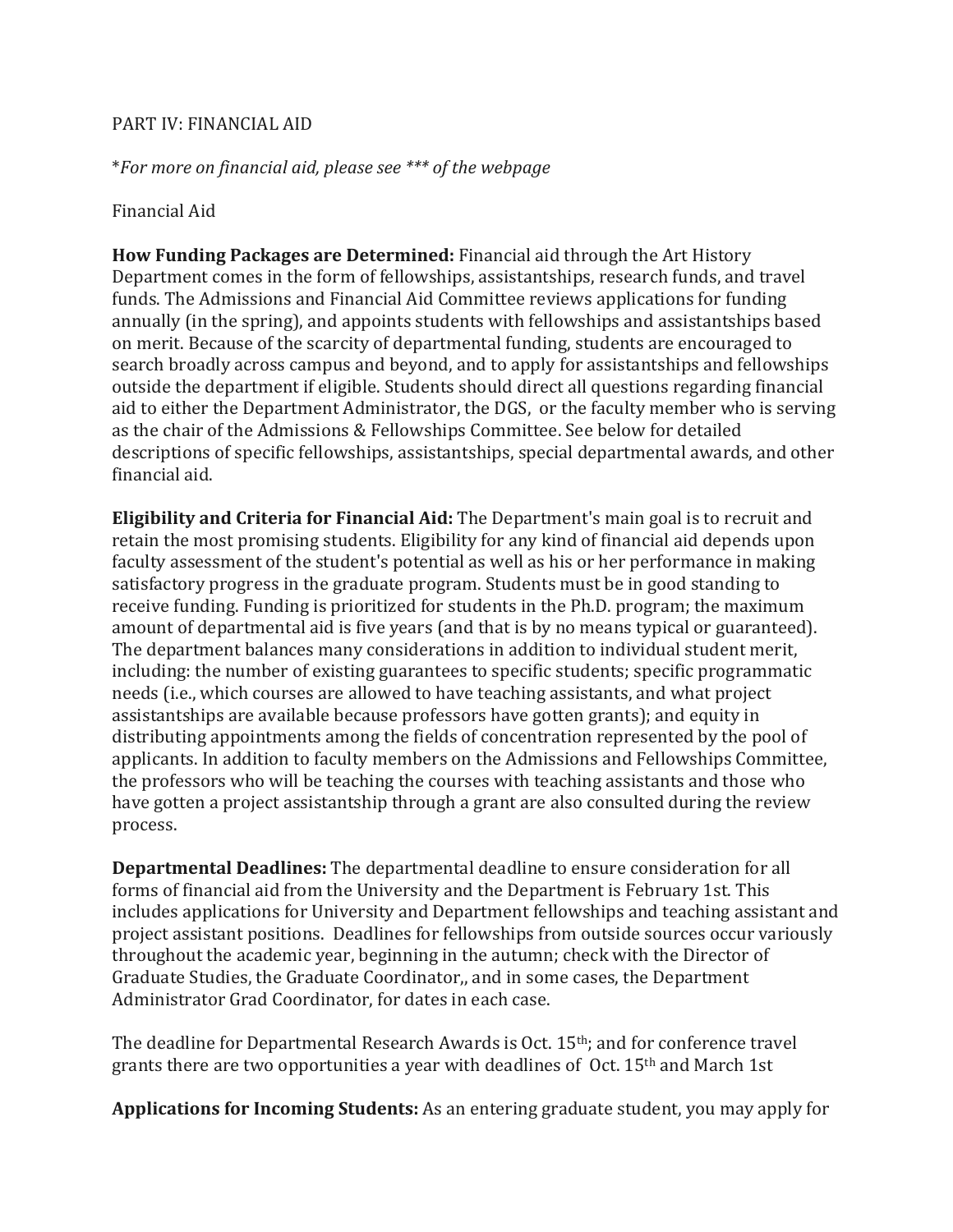most University of Wisconsin-Madison fellowships or assistantships by completing the Personal Data sheet on the application for admission, by the admission deadline of December 15.

**Applications for Continuing Students and Re-Entry Students: February 1 is the** deadline for continuing students to apply for departmental fellowships or assistantships for the following year, and for assistance with expenses of research/conference presentation travel. Check with the Department Administrator or Graduate Coordinator if you have questions about procedures or forms.

#### **Internal Funding Sources & Descriptions:**

Assistantships: All assistantships (except Research Assistantships) are governed by the Agreement between the State of Wisconsin and the Teaching Assistants Association. For full details, students should consult the printed Agreement. Students are free and indeed encouraged to apply for Assistantships outside the Art History Department.

- **Project Assistants:** help an individual professor with a research project or work in the Visual Resources Collection (slide room). Duties and requirements vary according to the particular position. Most appointments are in the 33-75% range. Besides a stipend, fringe benefits such as health insurance and tuition remission are also included. The department and individual professors must post notices announcing the position and detailing the requirements. The decision to appoint P.A.s is made by the admissions committee in consultation with the faculty member who has the PAship..
- **Teaching Assistants:** lead discussion sections and grade written work in lecture courses. They may teach 3 fifty-minute sections depending on course enrollment and available funding. The number of teaching assistantships available in any semester depends upon the funding allocated by the College of Letters and Science. In addition to a stipend, the positions provide various fringe benefits such as health insurance and tuition remission, meaning that tuition is paid on your behalf. To spread financial aid to as many students as possible, the department does not normally grant students who receive teaching assistantships any other departmental funds (except for prizes, readerships, research/conference travel assistance, or Emergency Aid) during the semester in which they hold their teaching assistantship. The Committee also tries to arrange its nominations for University awards so that students will not hold teaching assistantships and University awards concurrently. The department evaluates all TAs through the instructing professor's class visits and the results of teaching evaluations. See TA contract, a document which must be signed by TA and major professor every semester
- **Research Assistants:** differ from project assistants only in that both the professor and the assistant work in the same area of research (e.g. on a mutual project). An appointment as a research assistant is appropriate if the activity performed by the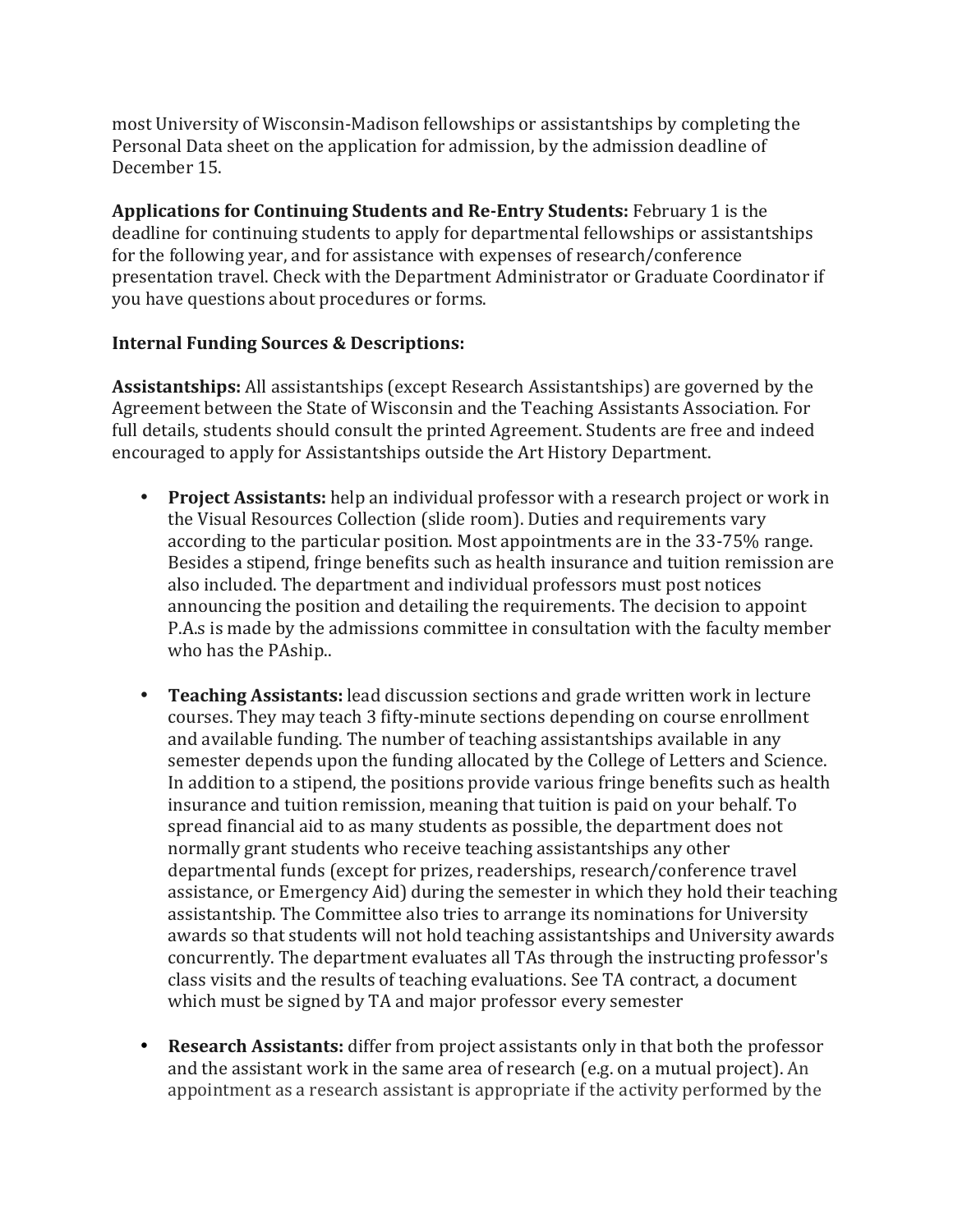research assistant is primarily for the benefit of the individual's course of study and research and directly applicable to the individual's thesis or dissertation. Tasks which are irrelevant or unnecessary to the appointee's academic program or repetitive beyond that which is necessary to achieve excellence in the activity are not appropriate for an individual appointed as a research assistant. The Department does not tend to appoint Research Assistants.

**Readers (Grading Assistants):** grade papers, exams, and other course work; they do not instruct students. They are paid on an hourly basis and do not receive fringe benefits. Readers do not ordinarily attend class, although in exceptional circumstances the supervising professor may request additional funds to allow the reader to audit. All graduate students are eligible, and the number of positions depends upon the number of professors who apply to the College of Letters and Science for funds; in the past, classes have had a minimum 40 students enrolled before the professor may apply. The Professor is in charge of choosing the student.

**Fellowship Information:** The Departmental Administrator and Graduate Coordinator receive notices of both University and outside competitions and publicize them as soon as possible over email and on the Fellowships bulletin boards in the Art History Department. See the Department webpage for information on common Art History fellowships. For all external fellowships (such as the CASVA and Kress awards) and internal UW-Madison fellowships (such as the Dana Allen) that require departmental nomination, you are required to submit a proposal/statement along with an endorsement from your primary advisor by Oct. 15. The proposals will be read and nominees selected by the admissions and fellowships committee.

#### **Other Sources of Financial Aid:**

- **Student Employment:** Opportunities do exist for graduate students to find part-time employment with departments within the University, and with professors on an ad hoc basis. The best way to find such employment is through the federally sponsored Work-Study Program, which helps subsidize student employment. The Office of Student Financial Aid, 432 North Murray Street, (https://finaid.wisc.edu/) has information about both this program and related job openings on campus (https://jobcenter.wisc.edu/).
- Loans: The Art History Department does not make any loans. For information, visit the Financial Aid website for grad students at https://finaid.wisc.edu/graduatestudents.htm.

**Emergency Aid:** Short-term loans for emergency situations are available through the Office of Student Financial Services. Limited funds for emergency situations are also available through the Dean of Students Office, 75 Bascom Hall. The maximum available through each is \$300.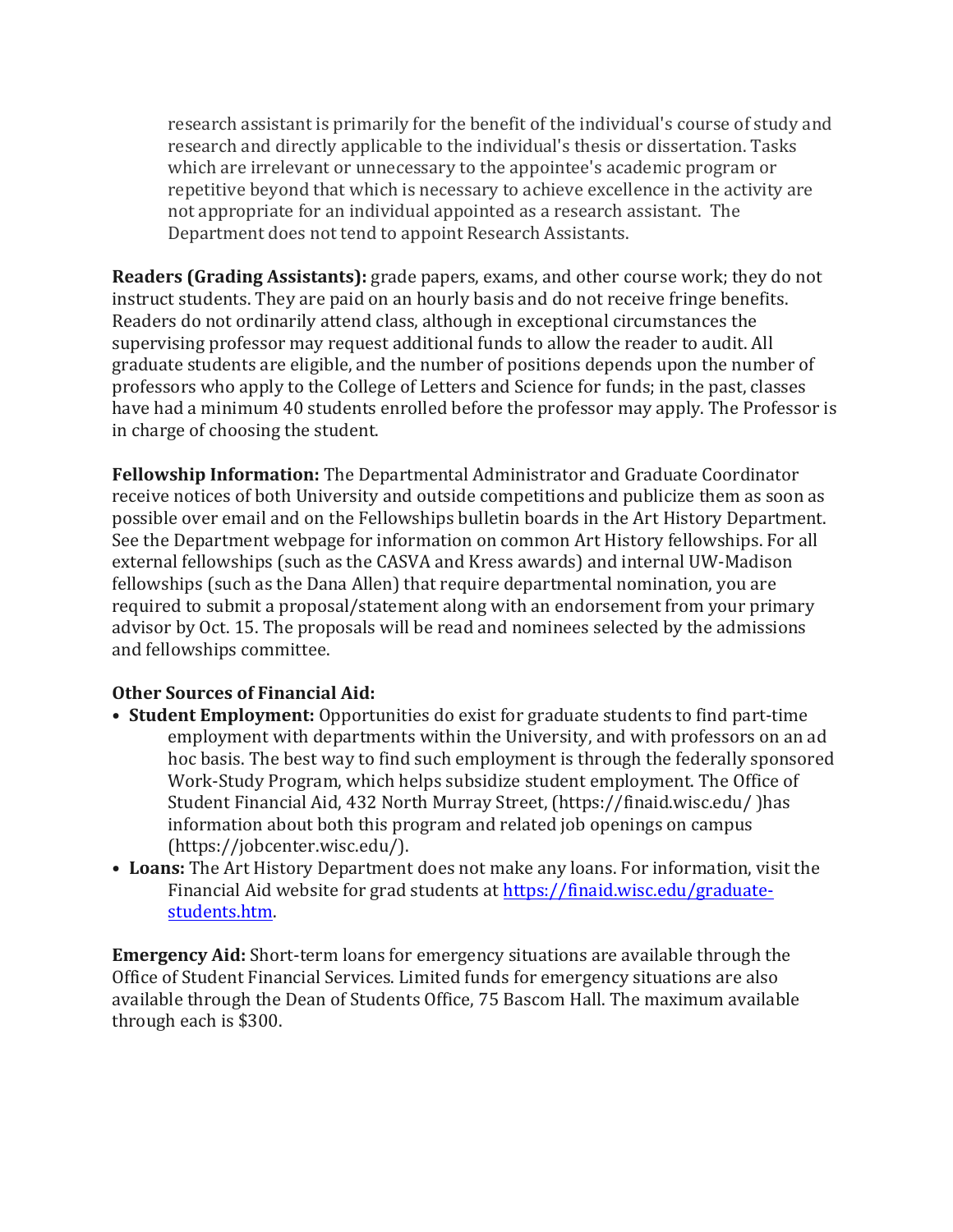# PART V: FOREIGN LANGUAGE REQUIREMENTS

#### Language Requirements

Language requirements exist to insure that students will be able to conduct original research, function abroad as a professional, and be a member of the appropriate international community of scholars. M.A. students should demonstrate competence in one language; Ph.D. students must show competence in two. Students who will need to conduct research abroad must learn the appropriate languages fully, not simply in "for reading knowledge" courses or through examinations. Consult closely with your major professor on language needs in your field. Language needs vary tremendously according to area of specialization. 

Here are some suggested guidelines:

- Ancient: Greek, Latin, and German
- Medieval: German, Latin and French or Italian
- Renaissance: Italian, German, and Latin
- Northern: German, Dutch, and Latin
- Modern: French and another language
- American: Two languages or one language and statistics
- Chinese: Modern Chinese, Classical Chinese, and Japanese
- Japanese: Modern Japanese, Classical Japanese, and Kanbun or French

**Fulfilling Language Requirements by Examination.** Language examinations administered variously by the language departments, the UW-Extension, or the Educational Testing Service Graduate Reading Proficiency Examination - must be arranged by the student. Students taking the Educational Testing Service Graduate Reading Proficiency Examination must attain the score of 550, which represents a minimum level of reading competency. You are encouraged to take the ETS examination at the earliest possible date in the languages in which tests are currently available (French, Spanish, German, and Russian) and to have transcripts forwarded to the Art History Department. The Art History office will record completion of the language requirement on receipt of these transcripts.

**Fulfilling Language Requirements by Coursework.** Students with an undergraduate major or an M.A. in a language automatically qualify in that language as do its native speakers. Otherwise students must have completed the following course requirements no earlier than four years before entering the program at UW-Madison.

- African languages: 4 semesters
- Chinese (Mod): 6 semesters\*
- Chinese (Class): 2 semesters
- French: 4 semesters
- German: 5 semesters
- Greek: 4 semesters